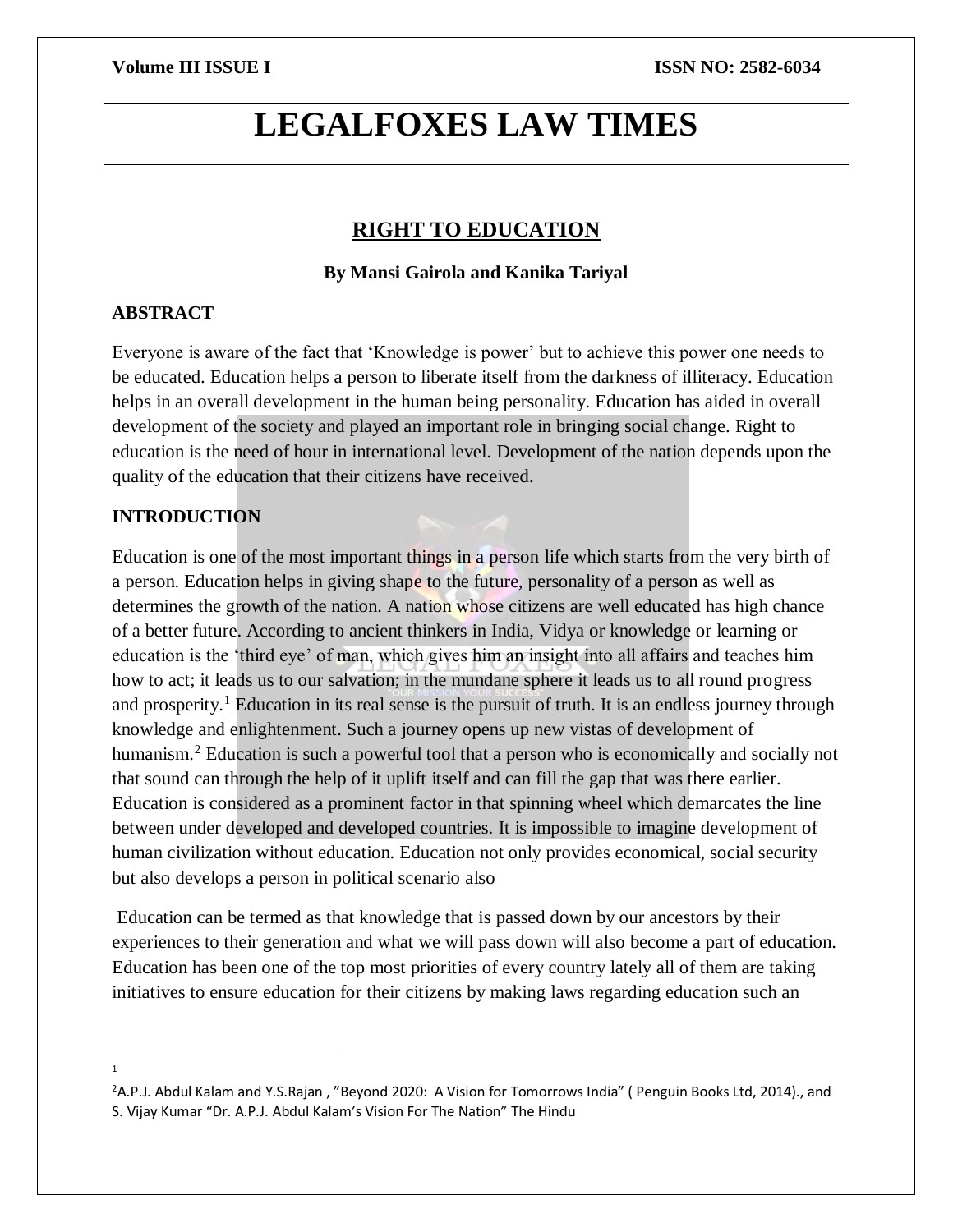effort has been done by Indian government by making Right to Education as a fundamental right that is provided under Article 21(A) of the Indian constitution.

# **International perspective**

Education is given equal importance in both national and international platforms and many efforts have been further made to establish education as a fundamental right in every country and to educate maximum amount of people worldwide. Some of the prominent organizations that work for the right to education in international level are UNICEF, ILO, UNESCO and World Bank. Universal declaration of human rights (1948) has laid down the moral obligation that everyone has the right to education. Under its Article 26 it is stated that-

"Everyone has the right to education. Education shall be free, at least in the elementary and fundamental stages. Elementary education shall be compulsory. Technical and professional education shall be made generally available and higher education shall be accessible to all on the basis of merit…."

In various other treaties also right to education is affirmed, protected and promoted, some of them are as follows:

Article 3 of convention concerning discrimination in respect of employment and occupation (1958)

Convention against d discrimination in education (1960).

Article 28 & 29 of The United Nations convention on the rights of the child (1989).

All of the international treaties not only raised the concerned over making education compulsory but they also laid more emphasis to eradicate the discrimination at all educational institutions that is done during providing education and to focus on setting minimum standard and to improve the quality and surroundings. One of the positive point of these conventions were that the states are obliged to fulfill, respect and protect right to education as per mentioned under these convention. It is a proud achievement that India is a state party to the CEDAW convention, CERD convention, ICESCR and the convention of the rights of the child.

# **Right to education in India**

India is a vast country with a population of 136.64 cores people that belong to different diversity. India is the second most populous country after china and holds 19% of the world's children's but one third of the Indian population is illiterate. It's not like that Indian education isn't seeing any growth but it is not rapidly increasing as it should have the growth is rather slow. In the 2011 Census, about 73% of the population was illiterate, with 81% for males and 65% for females. National Statistical Commission surveyed literacy to be 77.7% in 2017 -18, 84.7% for male and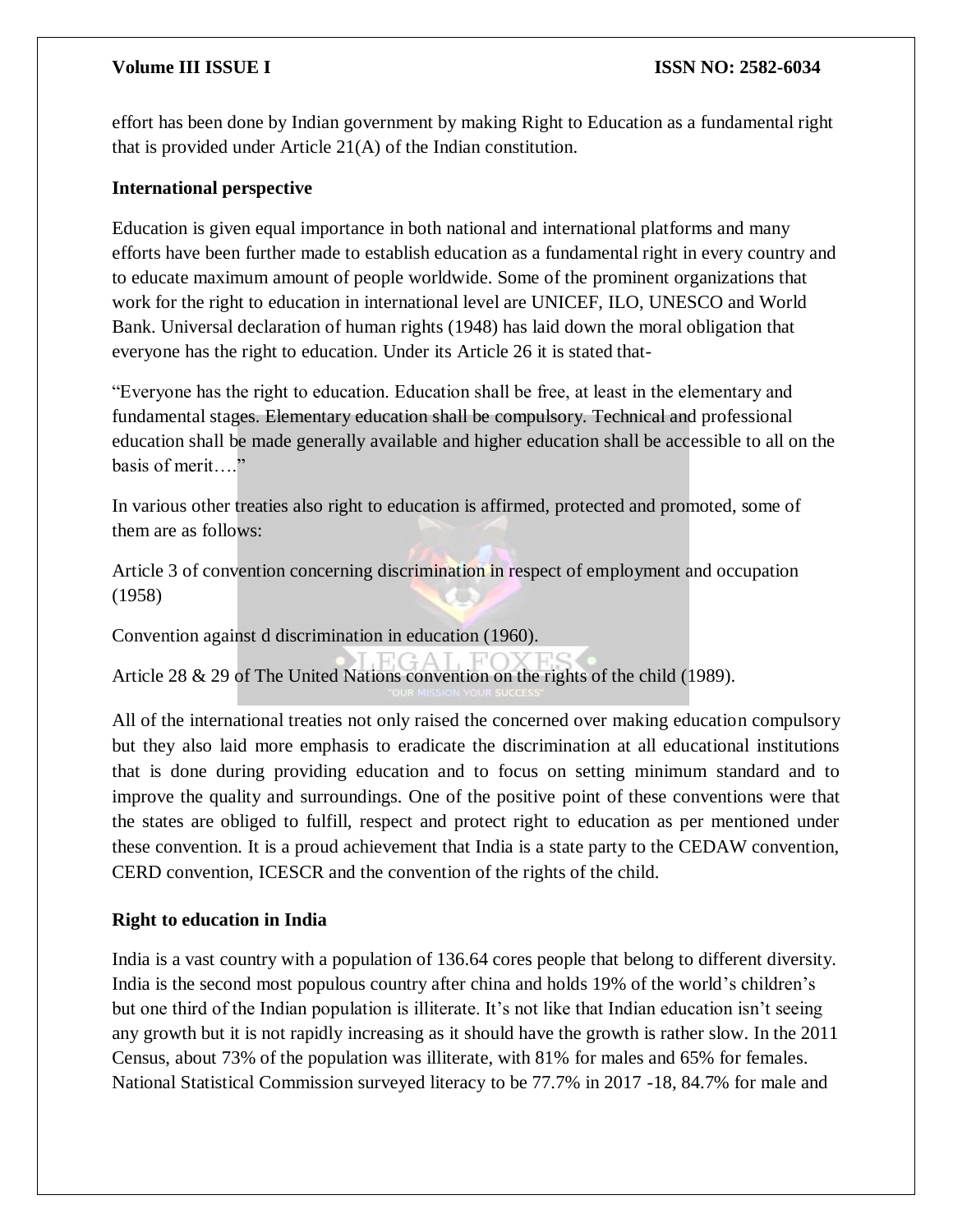70.3% for female.<sup>3</sup> Even in its ancient time India was home to many famous scholars like Aryabhatta, Kautilya etc and has the world's largest university Nalanda University where students from all over the world came in order to seek knowledge. The highly skilled constitution makers at their time didn't felt a need to devote specifically an article for making education as a fundamental right as they thought that it's the duty of the centre and state government to provide education and health facilities without any prejudice. But the state and centre government failed as after independence for many years still the illiteracy rate was higher in India. Thanks to the constant efforts of our worthy educationists, NGOs and academicians which followed the right approach in spreading awareness about education which led to passing of  $86<sup>th</sup>$  constitutional amendment by the parliament and through it finally right to education was made a fundamental right under Article 21 A of the Indian Constitution in the year 2002. One of the main reason behind failure in providing education is poverty, maximum people in India believe that it is better to send there children's to work than sending far away to schools. They are forced to send there children's to work as for their own survival and still believes that its better for girl child to learn cooking food in the kitchen than studying books in the classrooms.

After eight years of declaring right to education as fundamental right under the constitution of India finally the government has passed Right To Education act which was given presidential assent on 26<sup>th</sup> August 2009 and finally came into force on 1<sup>st</sup> April 2010 making India one among 135<sup>th</sup> countries that made education a fundamental right. The act talks about providing free and compulsory education to children's from the age of 6 to 14 years.

### **Constitution on education**

# LEGAL FOXES<sup>.</sup>

"Constitution is not a mere lawyer's document; it is a vehicle of life and its spirit is always the spirit of age".<sup>4</sup>

While the Indian constitution was first time enacted it conferred the duty to provide education on the states but after the  $42<sup>nd</sup>$  amendment the education as a subject was shifted from state to concurrent list. Now both centre and the state can make laws for education. Constitution of India is known to promote social welfare and education is looked upon as a tool to make a platform that provides equal opportunities for the society. Initially when the constitution was enacted its Article 45 talks about the state to provide compulsory education to all children's under the age of 14 years. Further the whole scenario changed as after  $42<sup>nd</sup>$  amendment the education was shifted from state list to concurrent list and finally in 2002 after 86<sup>th</sup> amendment Article 21 A was added which gave right to education a fundamental right status, Article 21 A says that "state shall provide free and compulsory education to all children of the age of six to fourteen years." Some other provision that talks about education under Indian constitution are:

 $\overline{\phantom{a}}$ 

<sup>3</sup> NSO 2018 pg 43.

<sup>4</sup> B.R. Ambedkar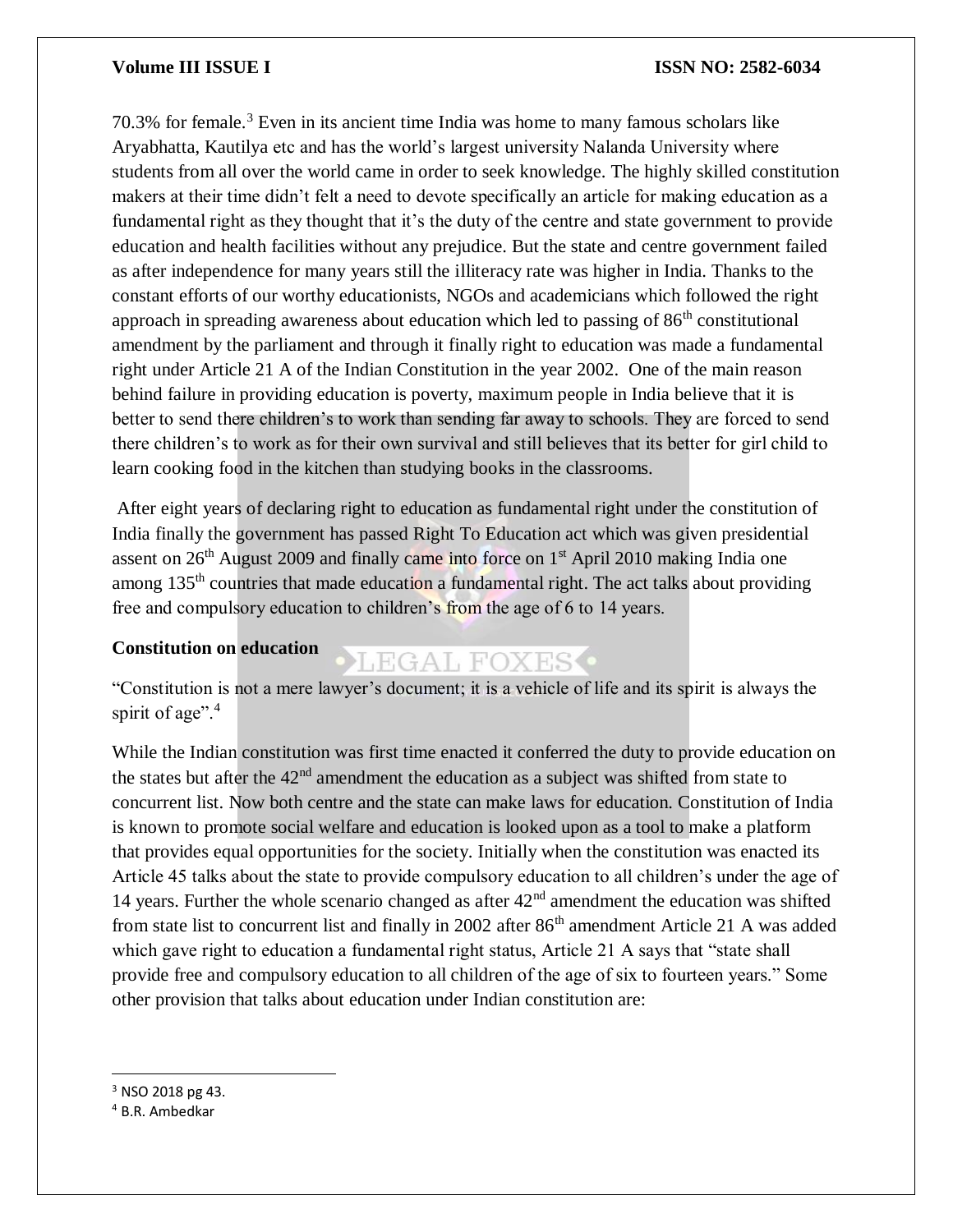Article 28 talks about freedom to attendance or religious worship at religious instruction and worship places.

Article 29 talks about providing equal opportunities in educational institutions.

Article 30 provides about the right of minorities to establish and administrate educational institutions.

Article 46 (DPSP) talks about promotion of educational and economic interest of scheduled castes, schedule tribes and other weaker sections.

Article 337 provides for special provision for the benefit of the Anglo Indians in respect to the educational grants

Article 50(k)

# **86th amendment in constitution**

In order to promote education to rural areas and to make sure the youth of the country are provided the basic education the government has to come up with new policies so it was important for the policy makers to amend the constitution and come up with new educational policy. Which they finally did on December  $2002$ ,  $86<sup>th</sup>$  constitutional amendment act was brought which did bring three revolutionary changes in the constitution for better functioning of educational policies in India. The changes made were as follows:

- 1- Article 21 A was added in the constitution which mandates free education for all children's from the age of six to fourteen years.
- 2- Certain modification and alteration were being made under Article 45 part 4 of Indian constitution "the state shall endeavor to provide early childhood care and education for all children until they complete the age of six years."
- 3- A new clause was inserted under Article 51A which was clause (k) it provides that the parent or guardian of the children should provide him opportunities for education between the age of six to fourteen years.

# **Right to education act**

# **CONSTITUTIONAL BACKGROUND**

India was a part of many treaties and conventions which supported the right to education of children's and after the independence India itself has seen the condition of its people and in order the strengthen the country economy and to safeguard its people interest education was the key to the lock.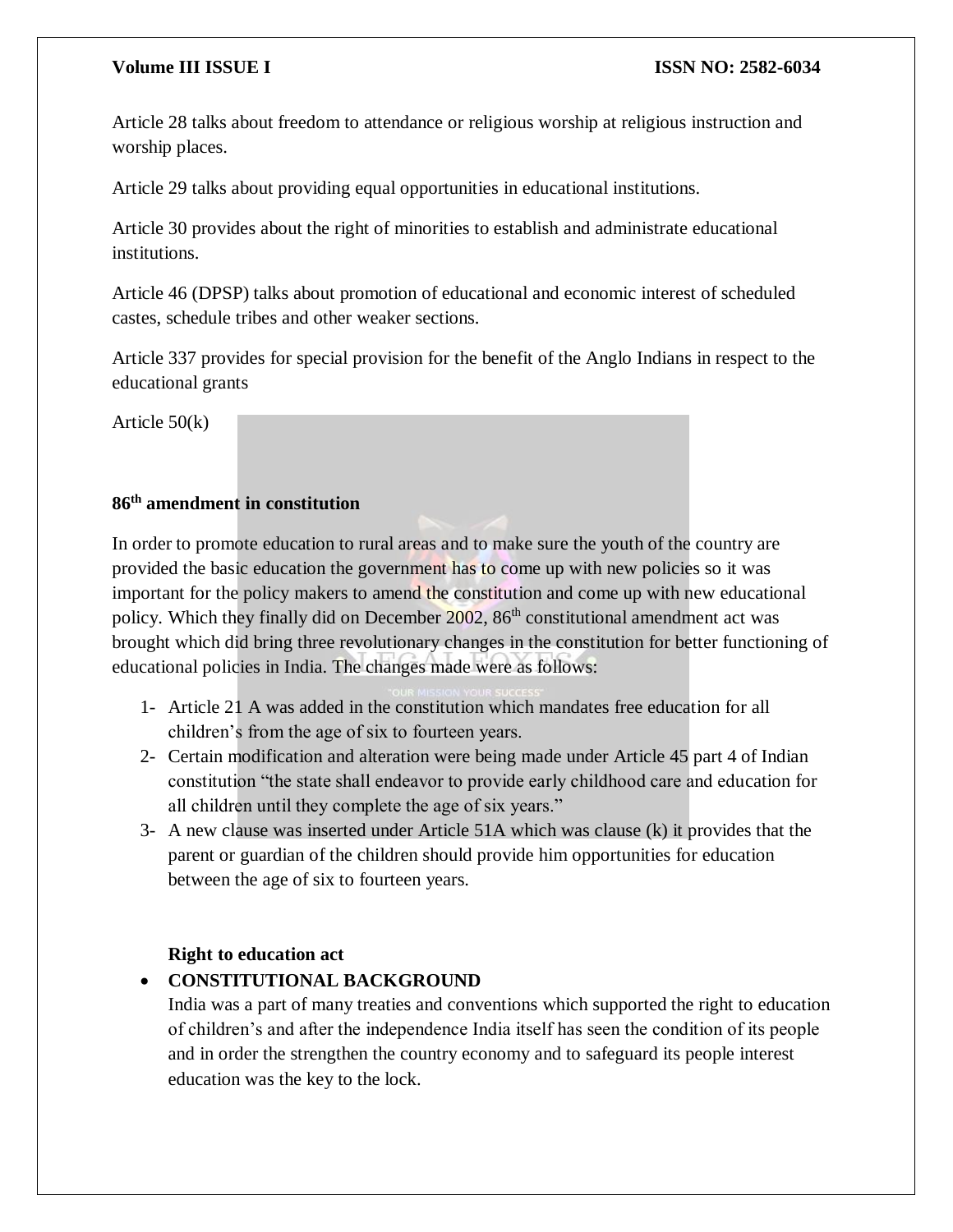In 1976 the education was shifted to the concurrent list and an act was drafted which is known as right to education act after the  $86<sup>th</sup>$  amendment. The right to education act received presidential assent on 26 August 2009 and was finally implemented on 1 April 2010 with Article 21 A which talks about providing free and compulsory education the children of age 6 to 14 years.

The Right to Education Act mainly pays emphasis on the term "free and compulsory education" which means any children whose parent has not enrolled them in any non government schools they should be provided free education and by stating the term compulsory the act have levied an obligation upon the appropriate government to make sure everything falls in line.

In original document there were total 7 chapters and 38 sections. The government has constantly worked in order to mitigate growing disparities in the education sector and is constantly thriving in order to bring equality of opportunity.

# **REGULATORY AND CONTROLLING MEASURES**

- This act provides that children among the age of 6 to 14 years of age are entitled to get free primary and upper primary education. And the children's should be enrolled in their age appropriate classes to maintain homogeneity.
- Further under this act all schools are prohibited from taking any kind of tuition fees and no school can deny admission to the children's.
- This act at the starting talked about non detention policy according to which no child would be allowed to fail  $\frac{1}{2}$  till  $8<sup>th</sup>$  class but this received several setback hence an amendment was done in 2019 according to which when a child will reach to class 5th and 8th respectively a paper would be conducted and if the child fails in that exam than a few months revisionary classes would be provided after which again an exam would be conducted and if this time the child fails to secure minimum marks as prescribed than it would be totally left over at the state government to further promote or fail the student.
- Further teachers are restrained from providing any physical or mental punishment to the children's.
- The school authorities cannot be allowed to take any kind if screening process for admission of children's
- The curriculum should be developed in consonance to the constitution of India and while making it one should keep in mind learning through exploration and should pay emphasis for overall development of one's personality, interest and a proper healthy atmosphere should be provided to them in order to grow.

# **New education policy**

The government of India has been showing proactive efforts in order to cause modifications in the education system and to achieve the dream of educated India. This policy is introduced in order to replace the education policy of 1968. Under the supervision of former cabinet secretary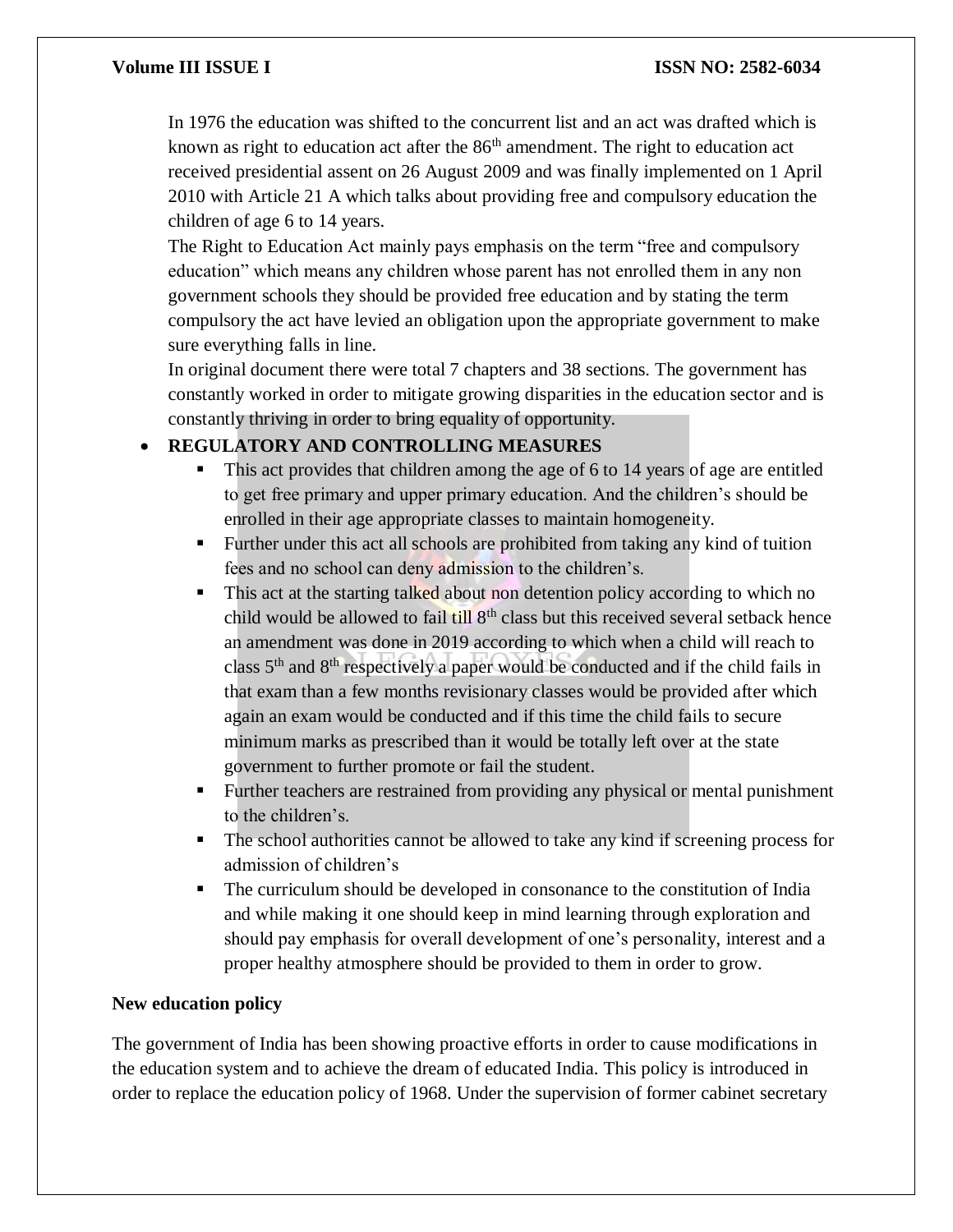T.S.R. Subramanian a committee was formed based on whose report in 2019 a draft was handed over by ISRO chief Krishnaswamy kasturirangan. While drafting the policy the ministry of human resource development did a stern consultation with gram panchayat, urban local bodies and district. The new education policy focuses to transform the higher education and build a sustainable Indian centric education system. In order to achieve its goal and end disparities the main focus point was to increase the expenditure done by the state government from 3% to 6% of GDP.

# THE MAIN FOCUS ARE ON

### $\triangleright$  SCHOOL EDUCATION'

A significant shift has been seen in the new education policy as it focuses on a 5+3+3+4 system rather than10+2 system. This policy is drafted in corresponding to the children of age 3 to 8 years (foundational stage), 8 to 11 years (preparatory stage), 11 to 14 years (middle stage) and finally the secondary stage i.e. of 14 to 19 years of age. This policy basically focuses on promoting inter disciplinary and multi lingual by reducing the burden of the students through bringing a change in their curriculum. For the first time age 3 to 5 years of children are also included under it.

The children's should be provided with free mid day meal. And now the examination would not be held yearly but would be held in  $2.5$  and  $8<sup>th</sup>$  class. The examination for 10 and 12<sup>th</sup> class would remain same but the syllabus would change and more emphasis would be given over the core centric subjects. This policy thrust upon critical thinking and experiential learning more. This policy desires to change summative assessment to formative assessment.

Holisitic undergraduate programe has been seted up according to which vocoational subjects are included and flexible curriculum has been seted up so that children can choose inter disciplinary subjects according to their goals

# > LANGUAGE

For many decades continuous struggle has been seen in order to decide which language should be given more preference English or Hindi. This policy has proposed to eradicate this problem and to teach children's up to  $5<sup>th</sup>$  class in their mother tongue or regional language and the school should also focus in Sanskrit as well as other foreign languages.

 $\triangleright$  Others

M-Phil has been discontinued and it its proposed to dismantle UGC, National Council for Teacher Education, All India Council for Technical Education and set up Higher Education Grants Council

In order to promote and foster research culture in higher education a new body is formed National Research Foundation which will further boost research and innovation sector. Higher education commission of India shall be seted up as a sole body in order to regulate the higher education in India except the medical and law field

 $\triangleright$  Teacher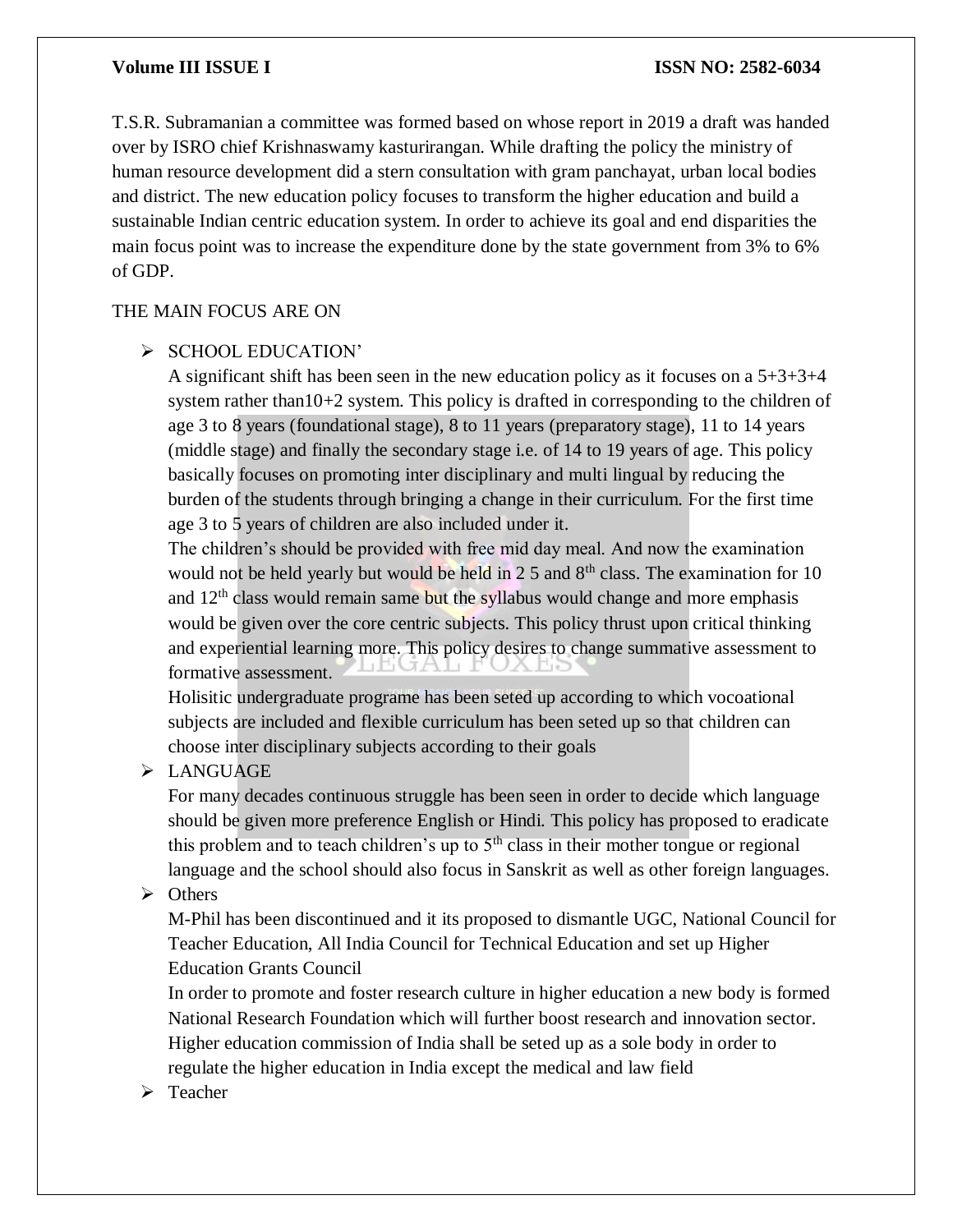As the main objective of this policy is to achieve the global standards of education so to fufill it many tremendous changes have been proposed to be made in teaching framework also as it is advised to make a new and national curriculum framework for teacher education 2021 after consulting NCERT and till 2030 the minimum degree required to become a teacher is 4 years integrated B.Ed course. As THE TEACHERs are considered as guide that leads children to success hence they themselves should be passionate and have interest as well as highly qualified.

#### **Implementation of nep**

The new education policy would be implemented only after the joint effort of state as well as the

#### **Criticism on nep**

 $\overline{a}$ 

The policy can be said to receive a setback due to it over optimism as looking at the policy one can surely determine it needs a huge amount of money to be properly implemented and under estimation of money can lead to its failure Secondly the policy talks about using the regional and mother tongue language for the students till they reach class  $5<sup>th</sup>$ this can create a huge gap between private and government schools children as the private schools would continue teaching their students in English medium from the very beginning hence this can cause government school children's problem to cope up.

Secondly the three language curriculum is not appreciated by every state as for eg Tamil naidu has never recognized Hindi as a medium to be taught in the school and are not agreeing still to do so hence it can cause problem

Fourthly already teacher student ratio is not upto the mark and the decision of highly qualified teachers and them to teach in mother or regional tongue will create new problems as they themselves might not be acquainted with the regional languages. under four year graduation programme the children's are given exist options as they would be provided diploma if the drop out in middle hence this will lead to encourage children's to drop out early in order to gain job and earn money hence they would not complete their whole graduation.

Many political parties and student teacher bodies have criticized this policy and called it anti democratic. Political leaders are of the view that education is ain concurrent list hence states should have been asked for their advises which the union government clearly failed to do so they are trying to promote centralization.

this policy features a point that says that a replacement teachers training board is going to be found out for all types of teachers within the country and no state can change that. The facilities are made more centralized that the choice making regarding education would also be done by the centre itself.<sup>5</sup>

<sup>5</sup> https://www.edten.com/blog/advantages-and-disadvantages-of-new-education-policy-in-2020